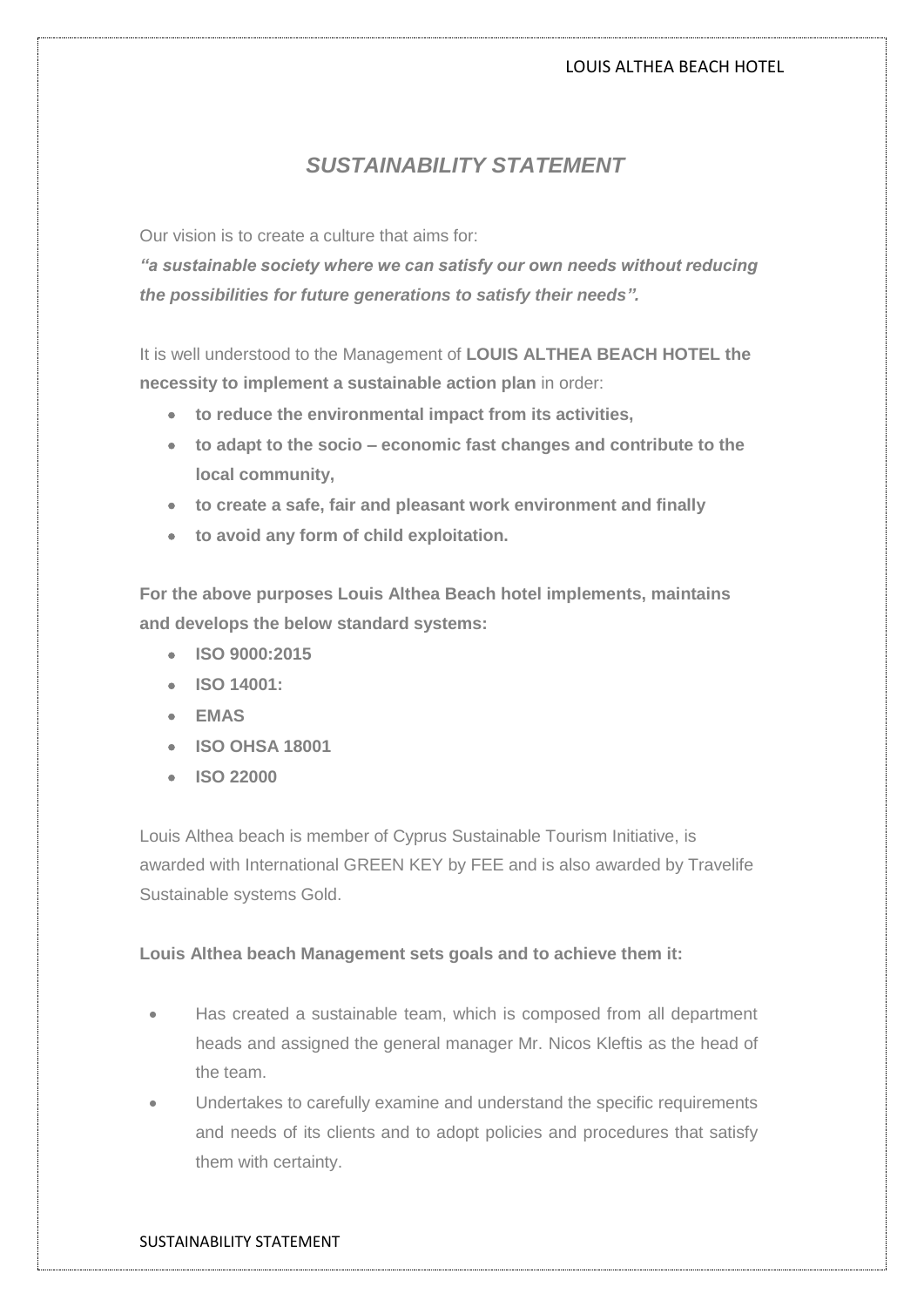- Provides fast, efficient, and friendly service to customers and partners.
- It is committed to producing and delivering safe and high-quality food products that meet the needs and expectations of its guests in a way that ensures absolute hygiene and quality.
- Has installed an Operating System that is in line with the hotel's wider targets as a Travel Services Provider and which analyzes the risks based on a risk study that assesses the risks based on their likelihood of occurrence and severity and recognizes Critical CCP's and OPRPs to control these potential risks, taking into account sensitive consumers Legislation, the recommendations of the competent authorities as well as new scientific data on food dangers.
- is committed to supporting the HACCP and Security Committee with all the resources and resources required to ensure that Food Safety and Health and Safety Management Systems work efficiently and meet the goals of their creation.
- Provides customers the "best value for their money", the best quality, safety and value in products and services for the money they pay.
- Periodically checks to verify the effectiveness of the Operation / Safety, Health and Environment / Food Safety Systems in order to take the necessary corrective actions
- It is committed to ensuring that the Operations, Safety, Health, Environment and HACCP policy is understood, implemented and maintained at all levels of the organization.
- Maintains the facilities and equipment of the hotel according to the highest possible levels of maintenance, cleaning, disinfection, comfort, functionality, and efficiency.
- Provides all the means for staff training on health and safety issues and the allocation of responsibilities within the Hotel
- Provides health and safety to employees, subcontractors, suppliers, visitors and other third parties on the premises of the Hotel and environmental protection and takes all appropriate measures to control these factors
- Creates a culture at work of sensitivity in safety, health and environmental issues.
- Continuously monitors the reduction of incidents that harm human health and / or the environment.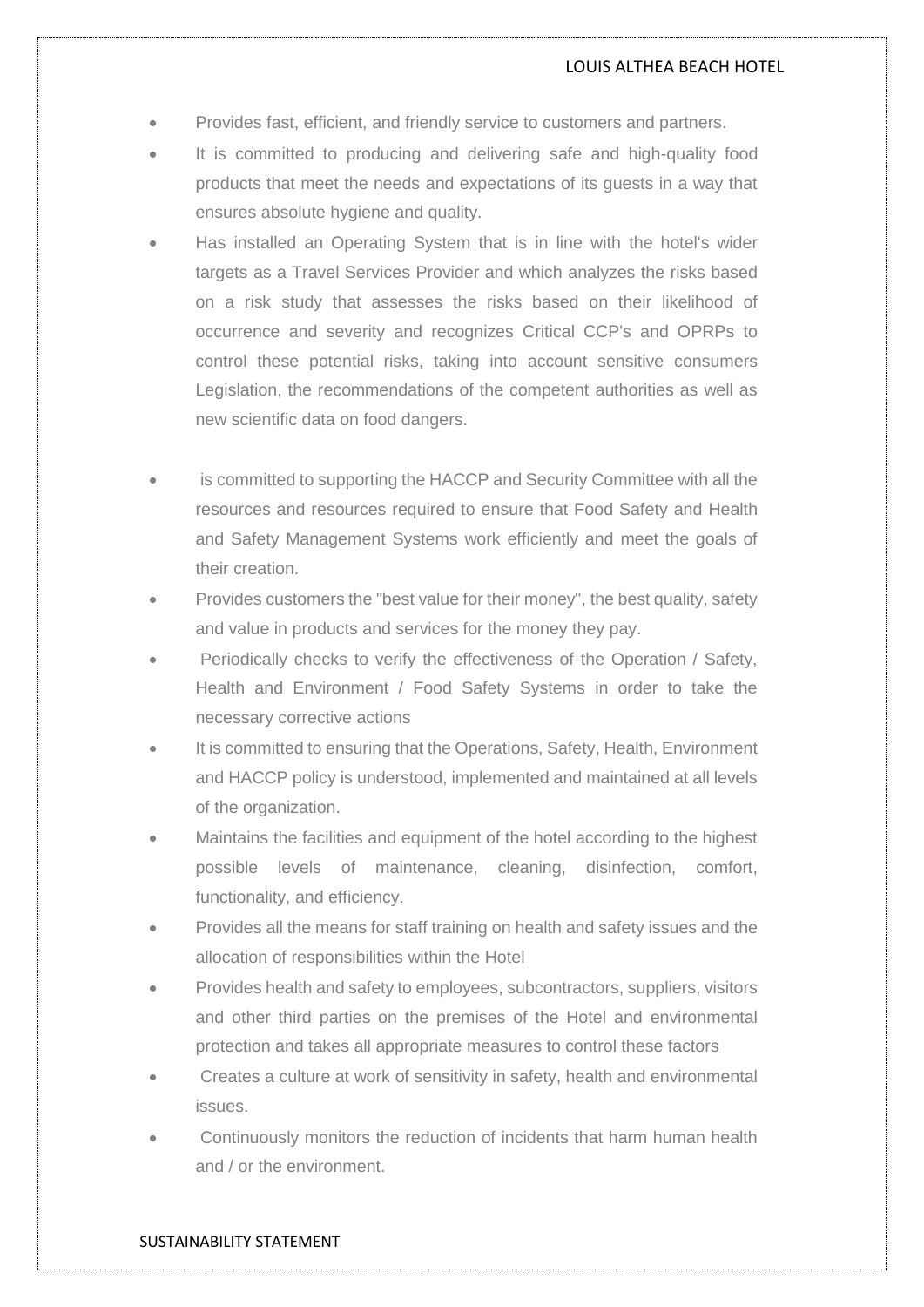- Adopts and implements policies and procedures that systematically and efficiently ensure the highest levels of hygiene, safety, and protection of the hotel's interior and exterior environment.
- Provides staff continuously through training, coaching, protection and wellbeing at the work.
- The policies and procedures outlined in this Handbook are an integral part of the hotel's management and operation, for which we are proud and ensure that they are effectively implemented at all times.
- The Operating System will be continuously monitored, maintained and improved through a program of inspections and reviews. It invests in continuous training, updating and informing of its executives to promote Quality in all their activities.
- Develops long-lasting, mutually beneficial relationships with trusted, technologically upgraded and quality conscientious suppliers.
- It sets measurable targets for quality, safety, health, environment and HACCP at operational level, operational level of departments and / or processes, as well as products. These targets are established and evaluated in terms of their achievement by the Hotel's Top Management within the framework of the Management Review and on monthly management meetings.
- Communicates periodically the results to the guests .
- Communicates periodically the results to the employees.
- Monitor, measure and evaluate critical parameters and processes to ensure quality of services, health & safety, food hygiene, limitation of the impact on the environment, the optimum contribution to the local community, child protection and fair treatment of its employees.
- Comply with the relevant environmental legislation & take a proactive approach to future requirements & obligations.
- This policy is applied by all employees at all levels of the business and recognizes the individual hazards of their workplaces, contributing to improving the performance of all the above.

ACTION PLAN CONTENT – BEST PRACTISES Recycling of:

- Paper
- Glass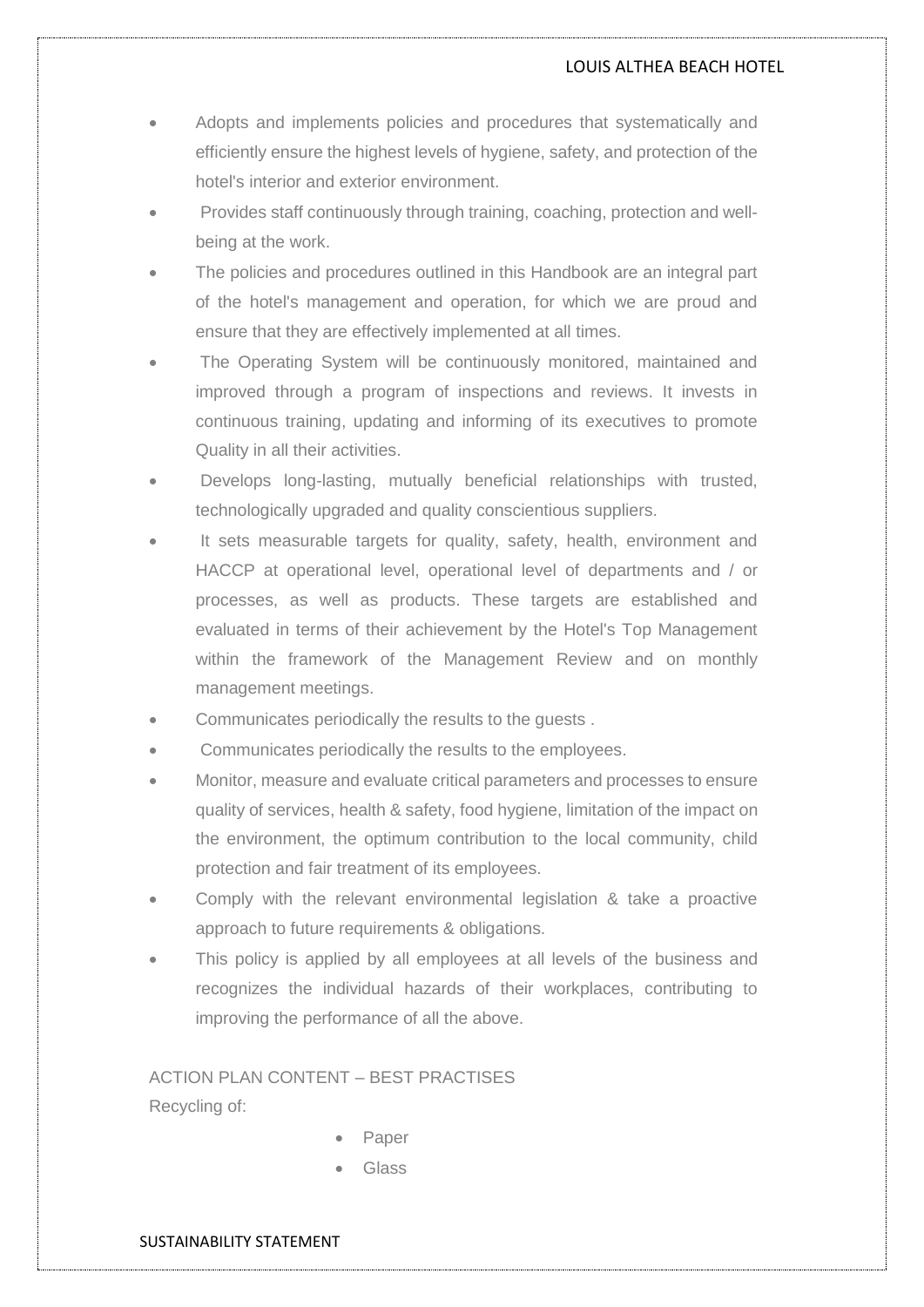- Plastic
- Batteries
- Electrical domestic appliances
- Electronic appliances
- Frying oil
- Metals
- Linen
- Furniture

Save energy by:

- Monitoring energy sources, electricity, gas, diesel
- Low energy bulbs and led lights
- Support water heating with solar panels installation on the main building
- Electricity Cut off in the rooms, balcony doors & windows
- Key magnet to connect room electricity
- Prefer as much as possible local suppliers

Water savings

- Flow reducers in the shower heads
- Economic toilet flush
- Encouraging guests to re-use towels
- Re use treated water for garden watering

Waste management

- Participating in municipal organic waste management network – outsourced to CYPRA LTD which treats the organic waste based on the EU 1069/2009 directive.
- Avoid purchasing of individual packaging, prefer catering size packaging.
- **Recycling**

# LOCAL COMMUNITY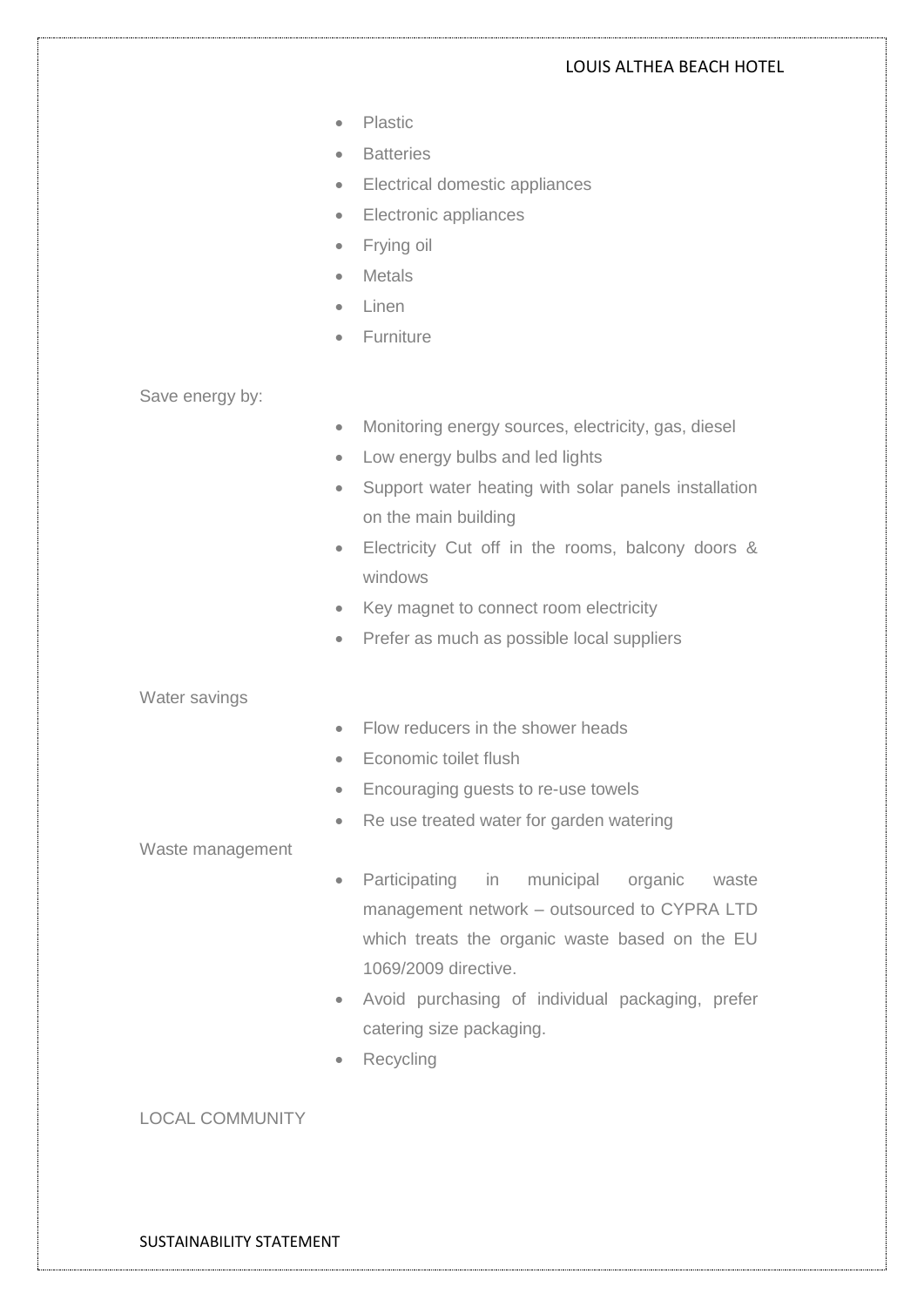- The hotel is in close cooperation with KEPA, a charity center in the nearby town Paralimni and Apostolos Varnavas School for children with special needs in Liopetri village
- Supports Church mission in Africa (Magadascar)
- Make presentation at public schools for sustainability
- "CYPRUS BREAKFAST" We as member of Louis Hotels implement the concept of Cyprus breakfast. Offering the guests an authentic Cypriot cuisine is part of the support of the local community.

# CHILD PROTECTION

- Organise seminars with the non-profit organisation HOPE FOR CHILDREN
- Implementing THE CODE

### GUESTS' CONTRIBUTION

- Separate & Recycle in designated areas or leave in the room and the maids will do it for you
- Re-use bath & beach towels
- Turn water on only when necessary
- Use the toilet low flush button when possible
- Batteries are recycled in the lobby area
- Do not leave a separate magnet on the key fob when leaving your room.
- An envelope is found in your folder in the room, for donation to charity center KEPA.
- Cyprus is a beautiful country, take the opportunity to visit historical sites, Troodos mountains, the wineries, etc. Complimentary maps and information is found at the reception area.
- We are a family hotel and many children are around. We kindly ask you if you see any weird behaviour against a child, please immediately report it to the deputy General Manager or to the General Manager.

# EMPLOYEES CONTRIBUTION

We strive to involve as much as possible our employees in this initiative.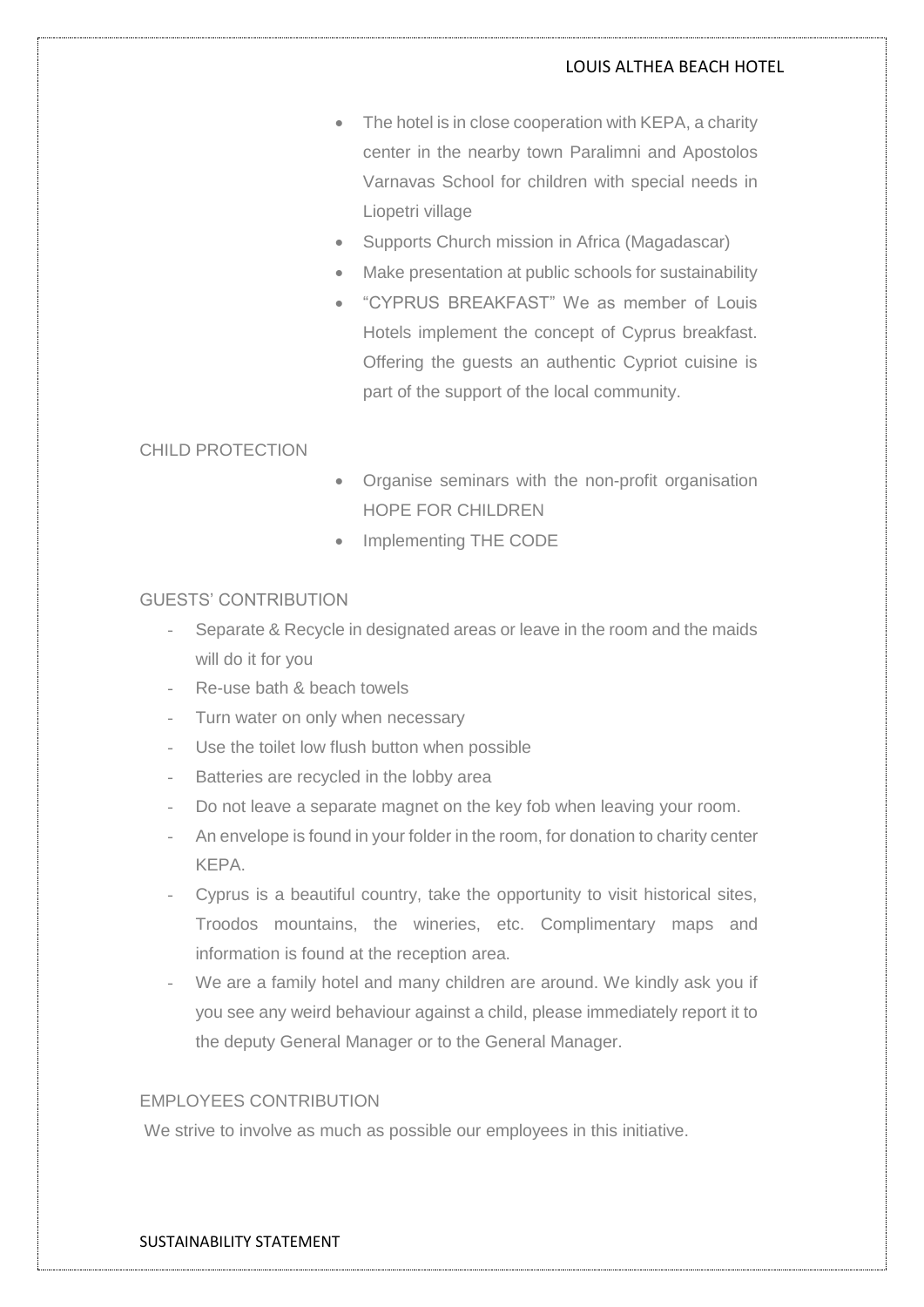### TARGETS & ACTUAL FIGURES

- We set separate target per bednight for
	- Water consumption in litres
	- Electricity consumption in Kwh
	- Fuel consumption in litres
- For all the above we have one target energy consumed per bednight in Kwh

|                     | SUMMER 2018 | SUMMER 19 TARGET YTD 2019 |        |
|---------------------|-------------|---------------------------|--------|
| Water               | 252         | 240                       | 249    |
| Electricity         | 14.80       | 13.50                     | 15.25  |
| Fuel                | 0.146       | 0.14                      | 0.190  |
| <b>Total Energy</b> | 18.478      | 17.092                    | 19.182 |

# CO2 EMMISSION

The hotel has since 2013 installed solar panels for hot water in the main building where the main kitchen is located. They contribute with 20 tons of hot water daily, 428 tons yearly saving of about 32,100 kwh or less 15.05 tons of CO2 emissions.

# SOLID WASTE

We have identified the areas that produced solid waste and our efforts are to minimize the quantities that are thrown in the waste bins. In cooperation with the municipality of Paralimni and the authorized company CYPRA LTD based on the EU directive 1069/2009 we have already in 2019 15.77 tons of organic waste for treatment. We expect to send another 7 tons until end of the October. That has contributed to the reduction of the general waste of about 17%.

Paper, Toners, electronic equipment, batteries, plastic containers, bottles, glass, light bulbs, copy machines ink, tyres, garden trash, linen, metals are all recycled.

#### LIQUID WASTE

All water is treated by the central sewage plant. Frying Oils are also recycled, but generally is filtered for re-use. Pool back wash in sewage plant.

#### USE CHEMICALS

A list of the pool chemicals has been prepared. The yearly consumption is monitored and are converted in kg.

A list of chemicals used in the kitchen and in the housekeeping is also prepared. The consumption is also monitored.